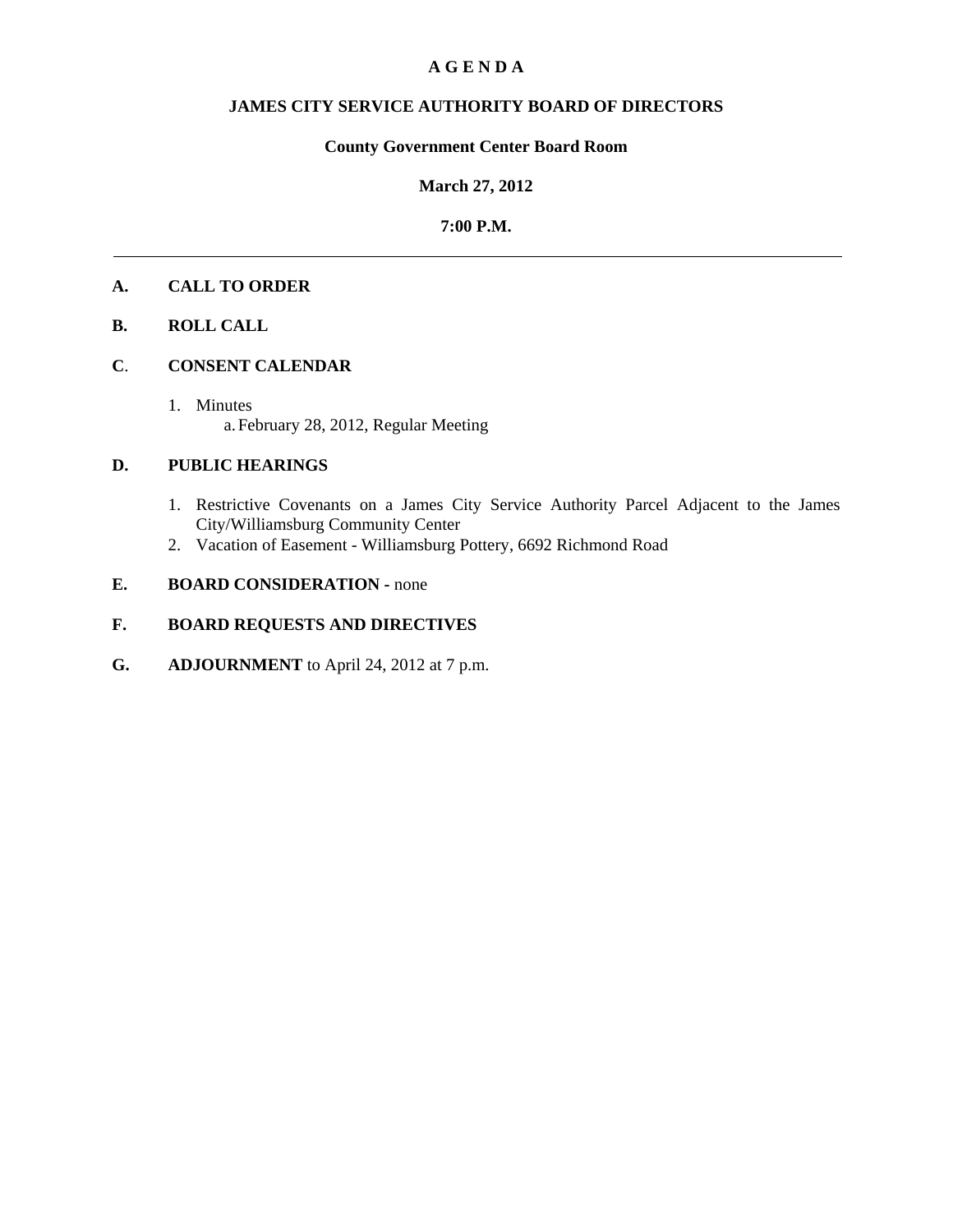# **AT A REGULAR MEETING OF THE BOARD OF DIRECTORS OF THE JAMES CITY SERVICE AUTHORITY, JAMES CITY COUNTY, VIRGINIA, HELD ON THE 28TH DAY OF FEBRUARY 2012, AT 7:00 P.M. IN THE COUNTY GOVERNMENT CENTER BOARD ROOM, 101 MOUNTS BAY ROAD, JAMES CITY COUNTY, VIRGINIA.**

# **A. CALL TO ORDER**

# **B. ROLL CALL**

James G. Kennedy, Chairman James O. Icenhour, Jr., Vice Chairman Mary K. Jones John J. McGlennon

Robert C. Middaugh, Secretary Leo P. Rogers, County Attorney Larry M. Foster, General Manager

# **C. CONSENT CALENDAR**

- 1. Minutes
	- a. December 13, 2011, Regular Meeting
	- b. January 24, 2012, Organizational Meeting

Mr. McGlennon made a motion to approve the Consent Calendar.

The motion passed by a unanimous voice vote.

# **D. BOARD REQUESTS AND DIRECTIVES**

Mr. McGlennon expressed appreciation to the JCSA for a job well done on repairing a water main break in his neighborhood and for repairing a problem caused by Verizon.

## **E. ADJOURNMENT**

Mr. Kennedy made a motion to adjourn the Board of Directors until March 27, 2012.

The motion passed by a unanimous voice vote.

Robert C. Middaugh Secretary to the Board

\_\_\_\_\_\_\_\_\_\_\_\_\_\_\_\_\_\_\_\_\_\_\_\_\_\_\_\_\_\_\_\_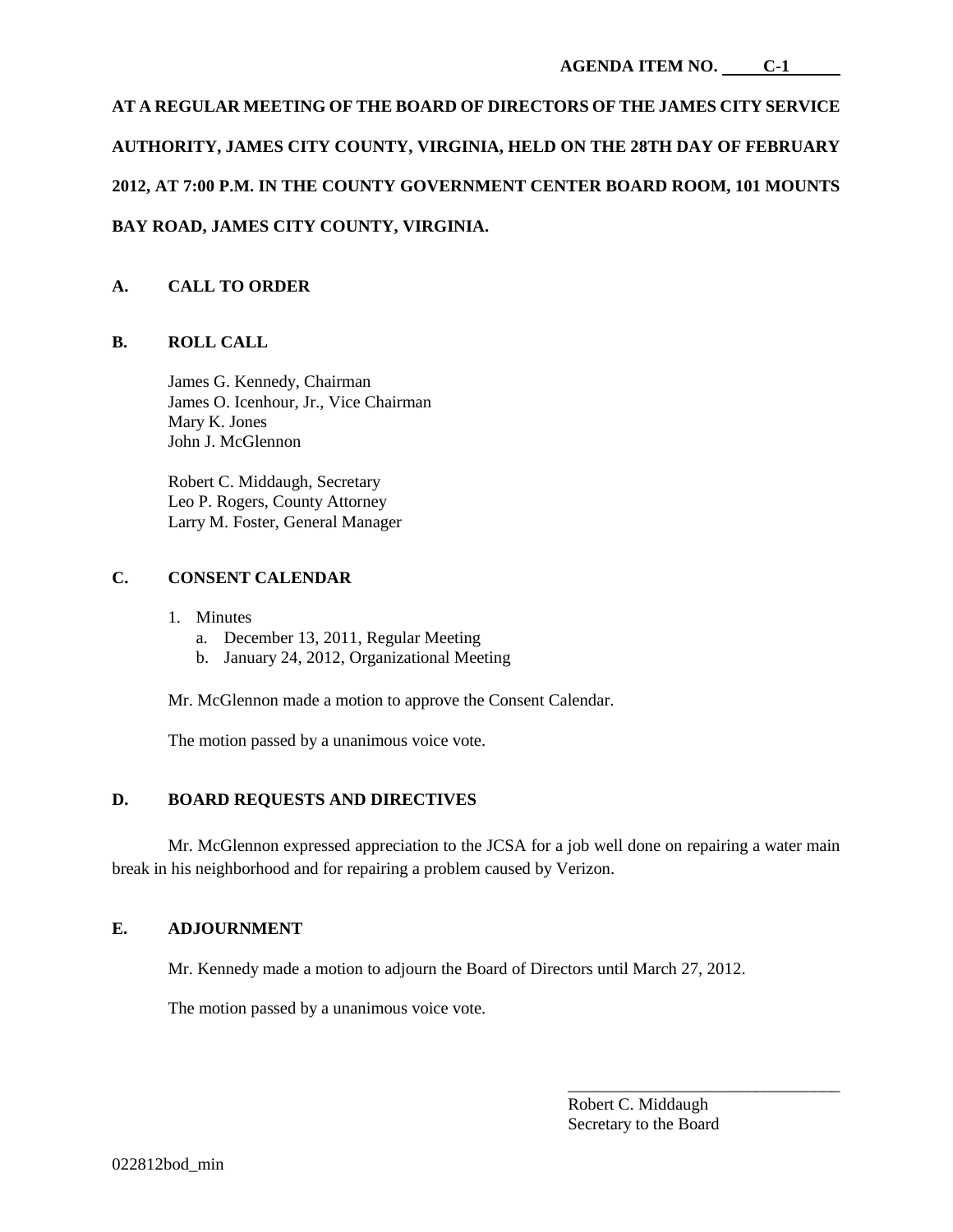## **MEMORANDUM COVER**

**Subject:** Restrictive Covenants on a James City Service Authority (JCSA) Parcel Adjacent to the James City/Williamsburg Community Center

**Action Requested:** Shall the Board approve a resolution authorizing of the establishment of restrictive covenants on James City Service Authority (JCSA) owned property located on the southeast corner of the James City/Williamsburg Community Center?

**Summary:** This meeting constitutes a public hearing on a proposal to place restrictive covenants on a JCSA owned property that is located at the southeast corner of the James City/Williamsburg Community Center and adjacent to the City of Williamsburg boundary. This item is linked to the similar resolution considered by the Board of Supervisors previously at the March 27, 2012 meeting. The covenants will establish a permanent buffer along the Williamsburg boundary and is part of an agreement between the City and County that provides sole ownership of the Community Center property to James City County.

After receiving public comment, staff recommends that the Board approve the resolution included in the Board packet authorizing the JCSA General Manager to sign the necessary documents establishing the covenants.

**Fiscal Impact:** N/A

| <b>FMS Approval, if Applicable:</b><br>Yes | $\overline{N_{O}}$          |
|--------------------------------------------|-----------------------------|
|                                            |                             |
|                                            |                             |
|                                            |                             |
| <b>Assistant County Administrator</b>      | <b>County Administrator</b> |
|                                            |                             |
|                                            |                             |
| Doug Powell _______                        | Robert C. Middaugh ________ |
|                                            |                             |
|                                            |                             |
| <b>Attachments:</b>                        | <b>Agenda Item No.: D-1</b> |
| 1. Memorandum                              |                             |
| Resolution                                 | <b>Date:</b> March 27, 2012 |
|                                            |                             |

RCovenParc\_cvr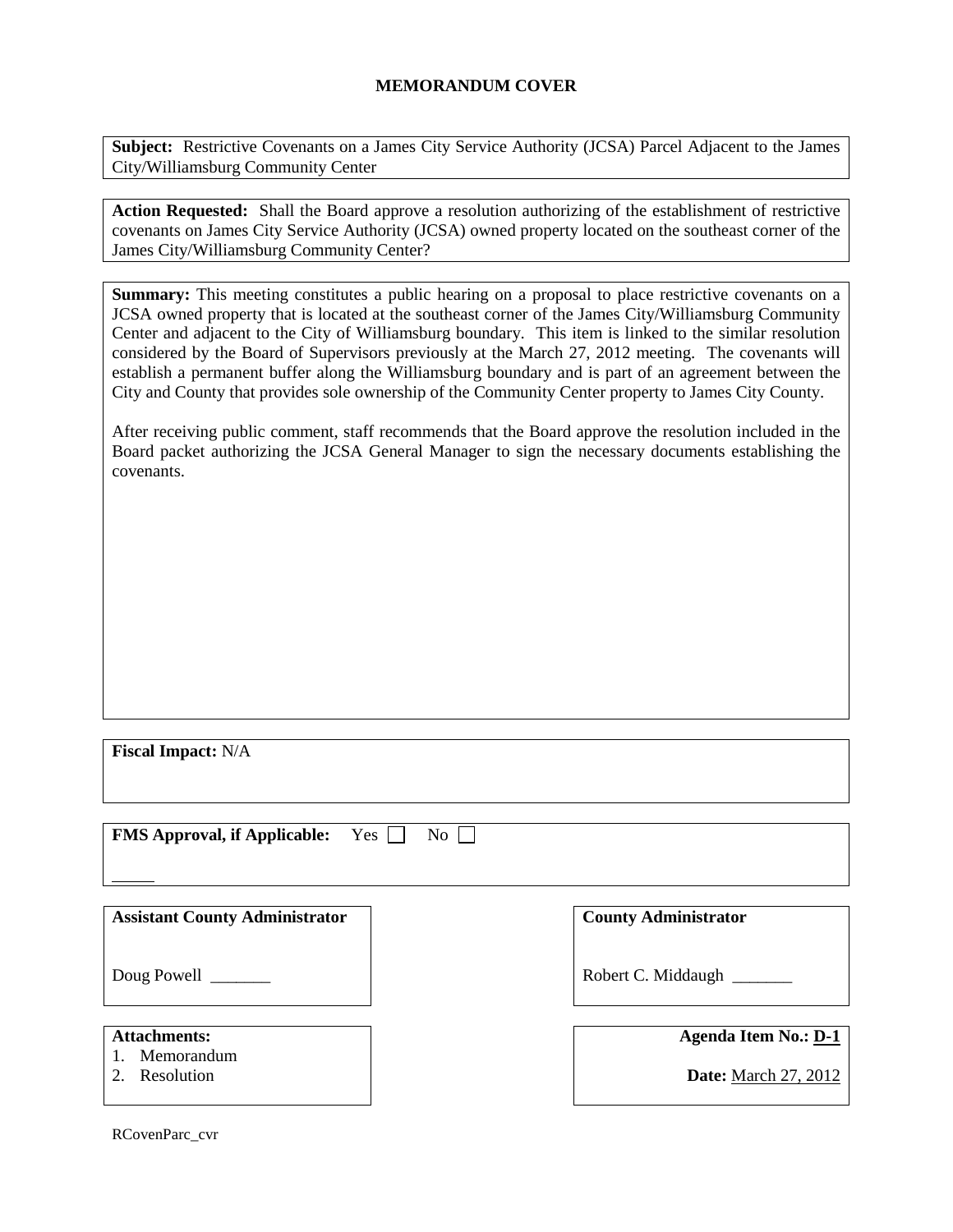#### **M E M O R A N D U M**

| DATE:           | March 27, 2012                                                                                                                    |
|-----------------|-----------------------------------------------------------------------------------------------------------------------------------|
| TO:             | The Board of Supervisors                                                                                                          |
| FROM:           | Larry M. Foster, General Manager, James City Service Authority                                                                    |
| <b>SUBJECT:</b> | Restrictive Covenants on a James City Service Authority (JCSA) Parcel Adjacent to the<br>James City/Williamsburg Community Center |

This meeting has been advertised as a public hearing to receive comment on the placement of restrictive covenants on a parcel of property owned by the James City Service Authority (JCSA) that is located adjacent on the City of Williamsburg boundary and at the southeast corner of the James City/Williamsburg Community Center property. The property was transferred to the JCSA by a Quit Claim Deed dated June 29, 1998. The Board of Supervisors will consider similar covenants on the James City/Williamsburg Community Center property that is located adjacent to this parcel at its meeting earlier in the evening on March 27, 2012.

The JCSA parcel was purchased from the Commonwealth of Virginia and is identified as Parcel No. 4 on a plat entitled "Plat for Conveyance and Dedication or Right-of-Way containing 10.6927 AC. +/-in two parcels from the Commonwealth of Virginia, State Mental Health and Mental Retardation (Eastern State Hospital) to: Virginia Department of Transportation" dated July 1997, prepared by Paul C. Small, Land Surveyor. In summary, the covenants prevent any construction:

- Within 50 feet of the eastern property line of the parcel;
- Requires the preservation of the wooded buffer along the property line; and
- Requires approval by the City of Williamsburg for any structure located within 100 feet of the eastern property line.

The JCSA has no plans for the use of the parcel and therefore does not anticipate any issues associated with the placement of the proposed restrictive covenants on the parcel.

The placement of the covenants on the parcel is part of a three-party agreement that includes the City of Williamsburg, James City County, and the JCSA. The agreement provides for the transfer of ownership for the entire parcel on-which the James City/Williamsburg Community Center is located to the sole ownership of James City County.

After conducting the required public hearing it is recommended that the Board approve the attached resolution authorizing the General Manager to sign all documents associated with placing covenants on the above described parcel.

James 4 Foster

LMF/nb RCovenParc\_mem

Attachment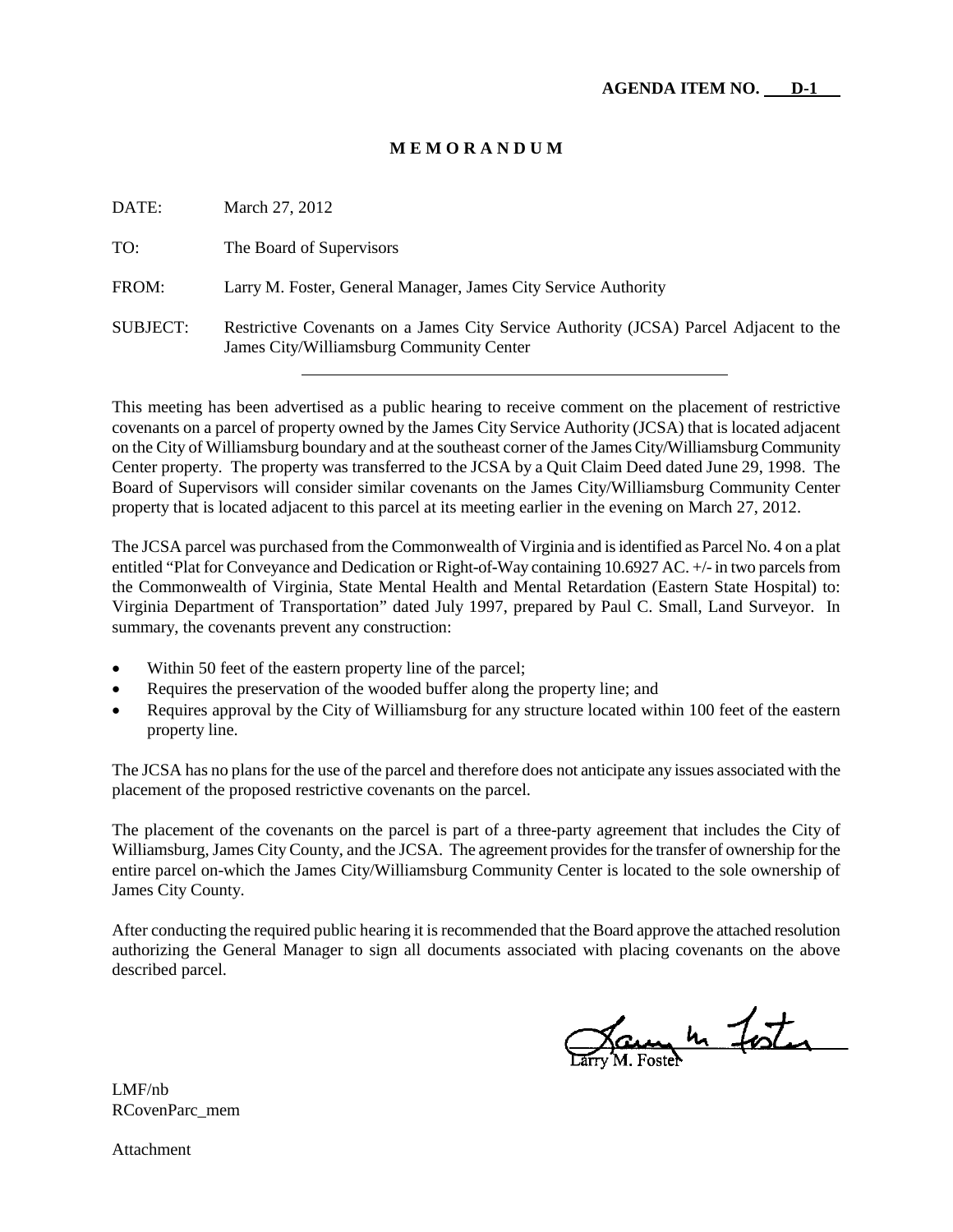# **R E S O L U T I O N**

# RESTRICTIVE COVENANTS ON A JAMES CITY SERVICE AUTHORITY (JCSA) PARCEL

## ADJACENT TO THE JAMES CITY/WILLIAMSBURG COMMUNITY CENTER

- WHEREAS, the property on which the James City/Williamsburg Community Center is jointly owned by the City of Williamsburg and James City County; and
- WHEREAS, James City County and the City of Williamsburg have agreed on the terms for the transfer of sole ownership of the property to James City County; and
- WHEREAS, part of the agreement includes the placement of a restrictive covenant on a parcel of property owned by the James City Service Authority (JCSA) that will preclude any construction on a 50-foot buffer, preserve the wooded buffer in the buffer, and require approval by the City of Williamsburg for any construction within 100 feet of the eastern property line of the parcel and along the City of Williamsburg boundary; and
- WHEREAS, the JCSA has no plans for the use of the parcel and has identified no impediment to the placement of the covenants on the property.
- NOW, THEREFORE, BE IT RESOLVED that the Board of Directors of the James City Service Authority, James City County, Virginia, having conducted a public hearing on the proposed placement of a restrictive covenants defined in a Quit Claim Deed dated June 29, 1998, on the parcel, hereby authorizes its General Manager to sign all documents necessary to implement the covenants defined in the above referenced Quit Claim Deed.

James G. Kennedy Chairman, Board of Directors

\_\_\_\_\_\_\_\_\_\_\_\_\_\_\_\_\_\_\_\_\_\_\_\_\_\_\_\_\_\_\_\_\_\_\_\_

ATTEST:

Robert C. Middaugh Secretary to the Board

\_\_\_\_\_\_\_\_\_\_\_\_\_\_\_\_\_\_\_\_\_\_\_\_\_\_\_\_\_\_\_\_

Adopted by the Board of Directors of the James City Service Authority, James City County, Virginia, this 27th day of March, 2012.

RCovenParc\_res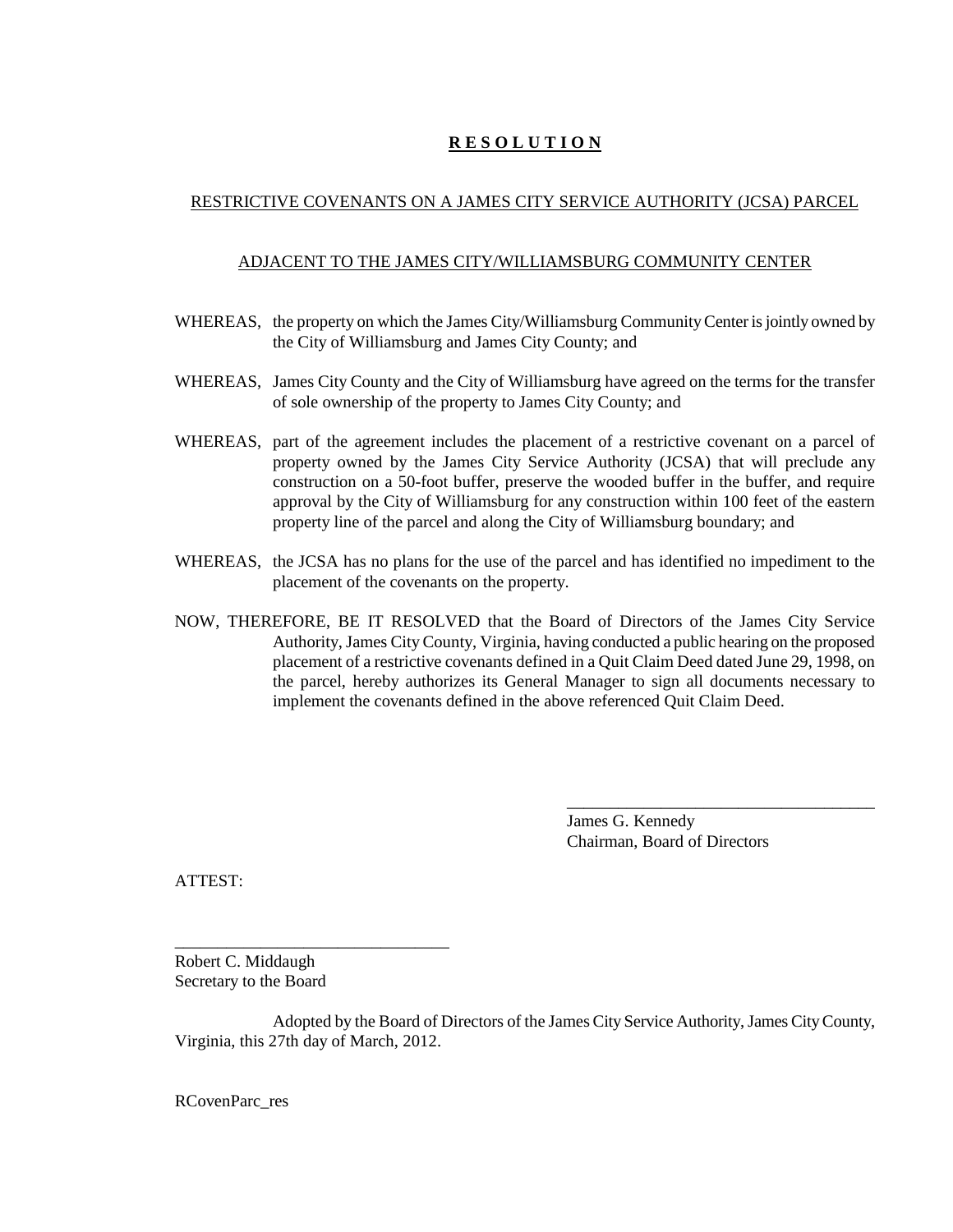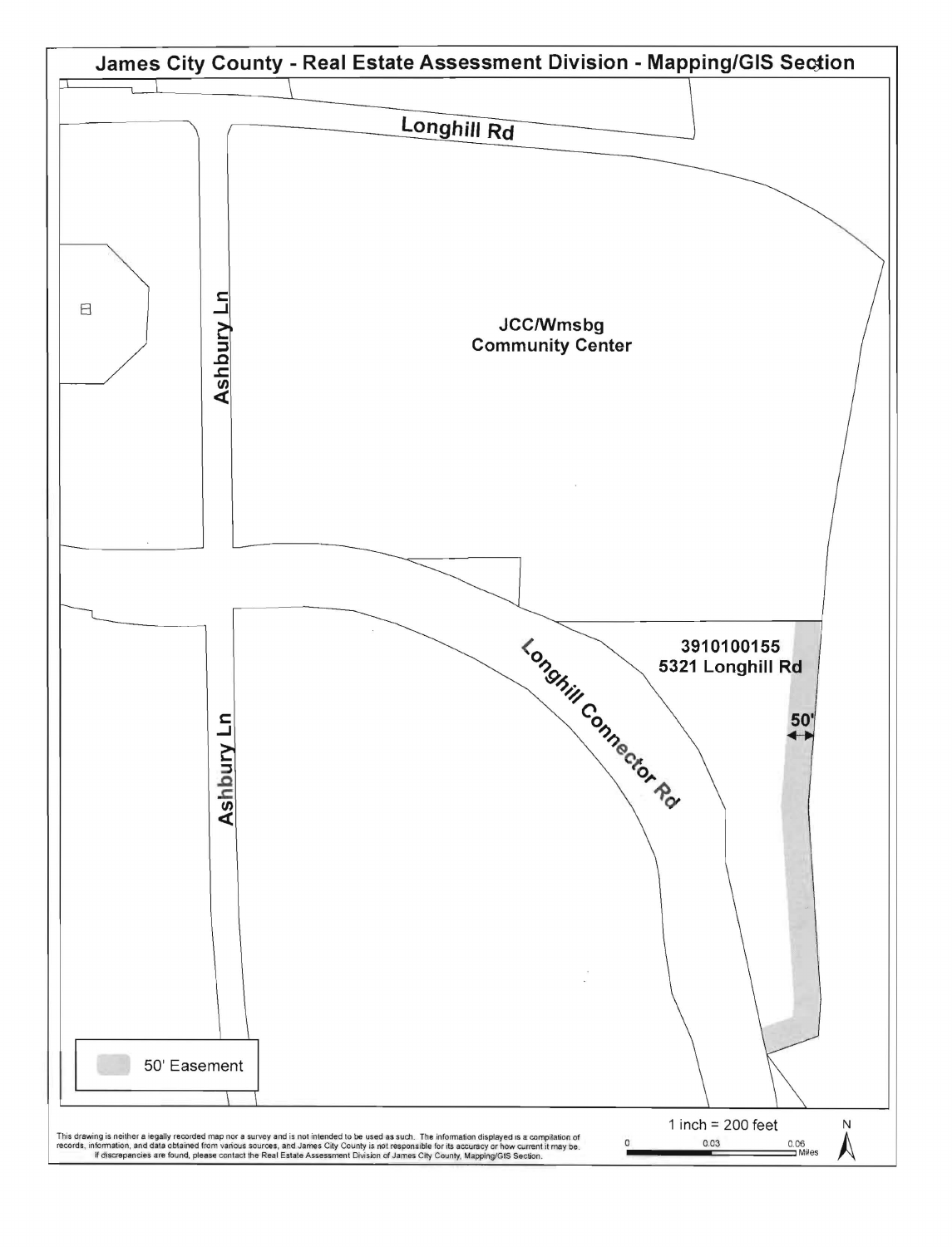## **MEMORANDUM COVER**

**Subject:** Williamsburg Pottery – 6692 Richmond Road – Vacate Easement

**Action Requested:** Shall the Board approve the resolution authorizing the vacation of an easement at 6692 Richmond Road – Williamsburg Pottery identified as James City County Real Estate Tax Parcel No.  $(24-3)(1-24)$ ?

**Summary:** It has been determined that two sewer clean-outs serving new buildings at the Williamsburg Pottery located at 6692 Richmond Road are encroaching on a James City Service Authority (JCSA) easement. It is more practical to vacate 93 square feet in the encroachment area than to relocate the sewer clean-outs. Vacating the nominal area of the JCSA easement will not impact the JCSA's ability to maintain the existing utilities located within its easement.

Staff recommends approval of the attached resolution.

**Fiscal Impact:** Not applicable.

**FMS Approval, if Applicable:** Yes  $\Box$  No  $\Box$ 

**Assistant County Administrator**

Doug Powell

#### **Attachments:**

- 1. Memorandum
- 2. Resolution
- 3. Plat

**County Administrator**

Robert C. Middaugh \_\_\_\_\_\_\_

**Agenda Item No.: D-2**

**Date:** March 27, 2012

PotteryVacEas\_cvr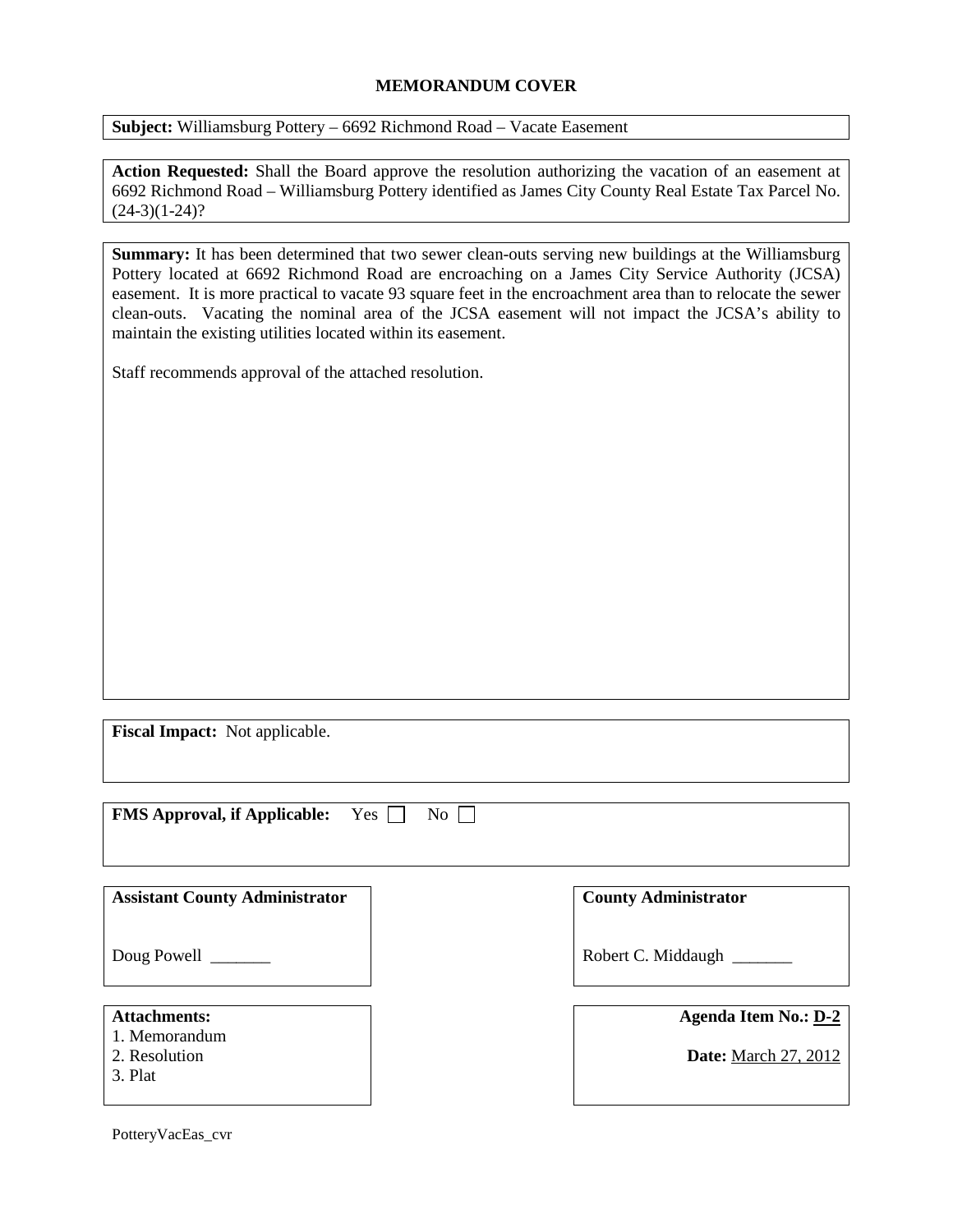### **M E M O R A N D U M**

| DATE:    | March 27, 2012                                                 |
|----------|----------------------------------------------------------------|
| TO:      | The Board of Directors                                         |
| FROM:    | Larry M. Foster, General Manager, James City Service Authority |
| SUBJECT: | Williamsburg Pottery – 6692 Richmond Road – Vacate Easement    |

This meeting has been advertised as a public hearing to receive comment on vacating 93 square feet of easement located on the parcel at 6692 Richmond Road. The easement area proposed to be vacated is located at the rear of the structures now under construction at the Williamsburg Pottery as indicated on the attached plat prepared by AES, Consulting Engineers.

When the Williamsburg Pottery installed two sewer laterals serving the new structures that are under construction, the building's sewer clean-outs slightly encroached on the James City Service Authority (JCSA)'s easement. Discussions between representatives of the JCSA and AES, Consulting Engineering resulted in a collective agreement that it was simpler to vacate the JCSA's easement than to relocate the sewer clean-outs. The encroachments occurred at two locations and require a total of 93 square feet of easement be vacated – 65 and 28 square feet respectively. The JCSA has resolved that vacating the easement will not impair its ability to maintain utility lines in the easement.

After opening the public hearing and receiving public comment, it is recommended that the Board approve the attached resolution authorizing that the above-referenced areas of easement be vacated.

James In Foster

LMF/gb PoteryVacEas\_mem

Attachments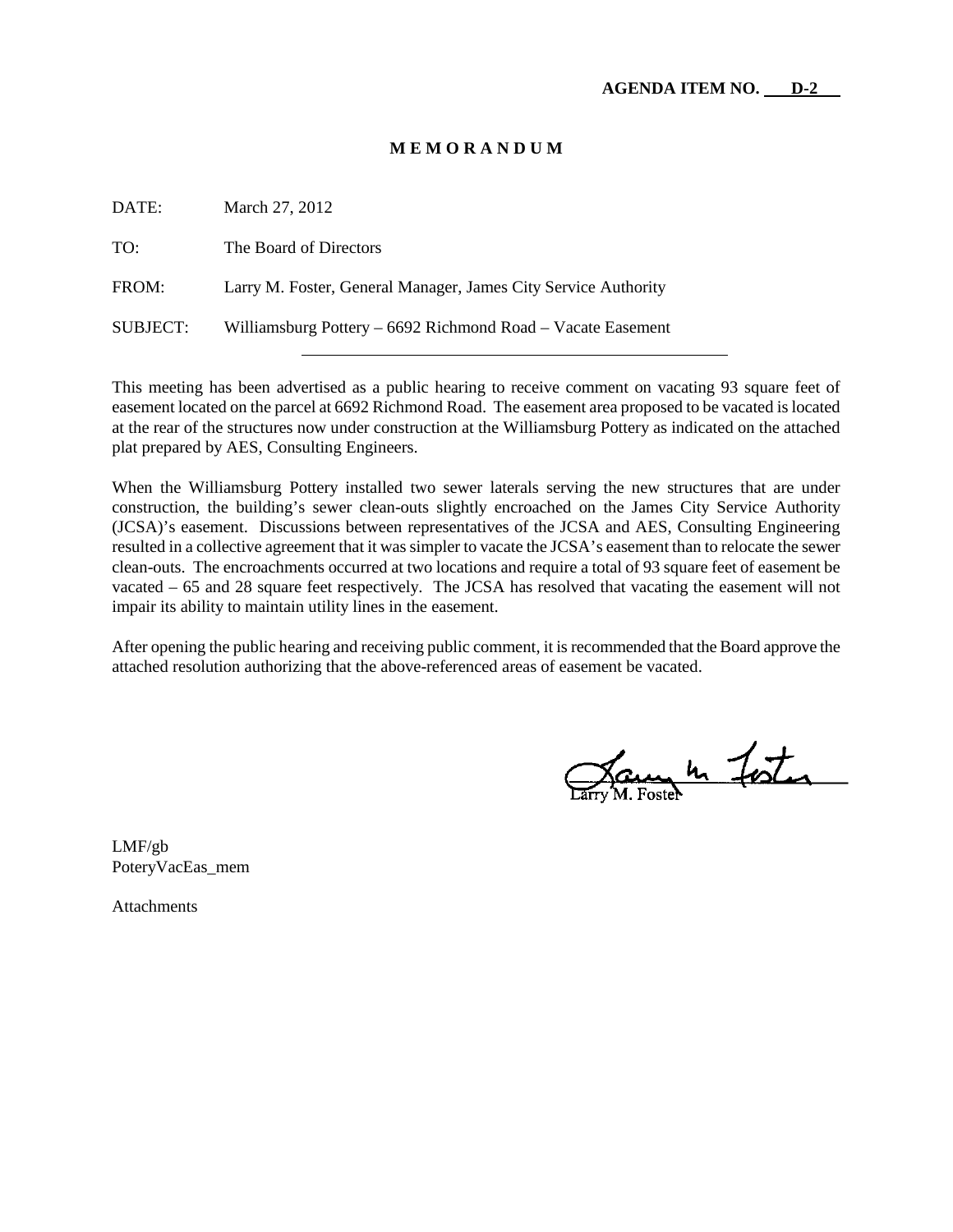## **R E S O L U T I O N**

#### WILLIAMSBURG POTTERY – 6692 RICHMOND ROAD – VACATE EASEMENT

- WHEREAS, Williamsburg Pottery Properties, LLC, the owner of a parcel located at 6692 Richmond Road identified as James City County Real Estate Tax Parcel No. (24-3)(1-24) and the James City Service Authority (JCSA) have agreed that vacating a total of 93 square feet of an existing JCSA utility easement in two areas, defined on a plat dated February 3, 2012, and prepared by AES, Consulting Engineers, is more practical than relocating two building sewer clean-outs that were inadvertently installed on a JCSA easement; and
- WHEREAS, the Board of Directors of the JCSA conducted a public hearing to receive comment on the proposed easement vacation on March 27, 2012.
- NOW, THEREFORE, BE IT RESOLVED that the Board of Directors of the James City Service Authority, James City County, Virginia, hereby authorizes the General Manager of the JCSA to sign the appropriate documents to vacate the easement area as identified on the above-referenced plat.

James G. Kennedy Chairman, Board of Directors

\_\_\_\_\_\_\_\_\_\_\_\_\_\_\_\_\_\_\_\_\_\_\_\_\_\_\_\_\_\_\_\_\_\_\_\_

ATTEST:

Robert C. Middaugh Secretary to the Board

\_\_\_\_\_\_\_\_\_\_\_\_\_\_\_\_\_\_\_\_\_\_\_\_\_\_\_\_\_\_\_\_

Adopted by the Board of Directors of the James City Service Authority, James City County, Virginia, this 27th day of March, 2012.

PotteryVacEas\_res